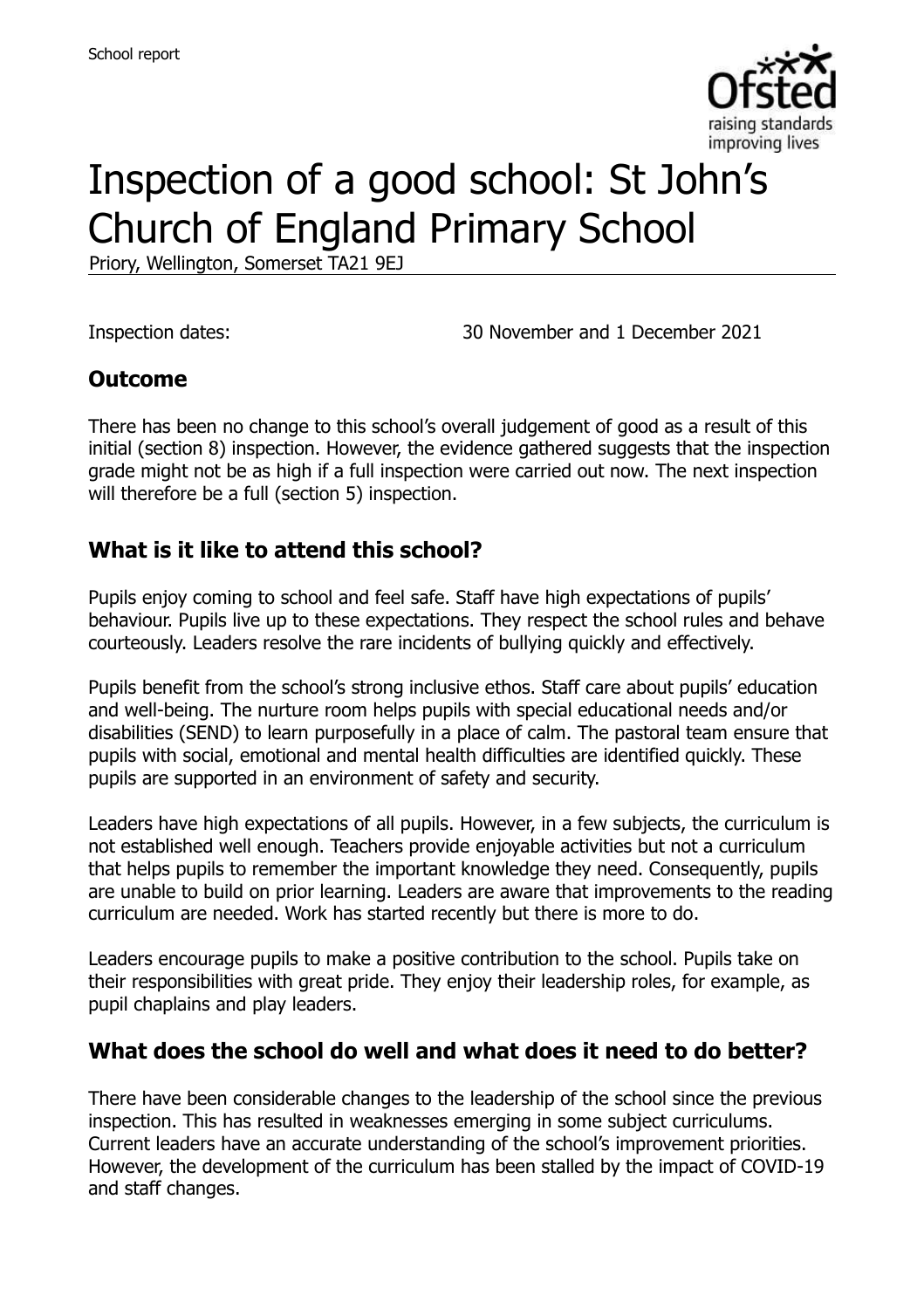

The school's phonics programme is not firmly in place in key stage 1. Children in the Reception class learn to read as soon as they start school. However, weaknesses in the implementation of the curriculum, and delays in training staff, mean that pupils' knowledge and skills in reading do not develop as well as they could. Teachers' use of assessment is variable. Some pupils are given books to read that are not matched well to their ability. This has resulted in too many pupils, including some pupils with SEND and those who need to catch up, struggling to remember the sounds letters make and to read fluently. Leaders have ambitious plans to improve the reading curriculum. Nonetheless, there is an absence of focused leadership to drive the early reading improvements forward at the pace needed.

Leaders have promoted the importance of reading well with pupils and their families. More and more older pupils are enjoying reading. They talk enthusiastically about their favourite authors and the inspiring books that teachers read to them each day. Pupils enjoy taking part in reading competitions and, as a result, are reading more often.

Leaders have set out the important knowledge and skills that they want pupils to learn and by when in most subjects. For example, leaders have established a highly effective mathematics curriculum. Expectations of pupils' mathematical thinking are high. Teachers routinely check what pupils have learned. Misconceptions are picked up immediately, so most pupils have a secure understanding of what they are learning.

In a minority of subjects, leaders have not identified the important knowledge pupils need with enough precision. The curriculum is too focused on the activities that pupils will complete to develop skills. Learning does not build on what pupils already know or help them to learn more. This leaves them with missing bits of knowledge.

Leaders take great care to ensure that pupils with SEND are identified quickly and have learning that meets their needs. This is successful in most subjects. For example, teachers adapt mathematics activities appropriately when extra support is needed. Pupils choose from a range of practical equipment to help them to learn confidently alongside their peers. Pupils, who spend some of their time in the nurture room, benefit from specialised support from knowledgeable staff. Consequently, they learn well and achieve success.

Pupils and staff model the school's Christian values. Pupils behave well and lessons are free from disruption. Leaders provide a wealth of opportunities for pupils to become caring and responsible citizens. The personal, social and health education (PSHE) curriculum teaches pupils about the wider world, healthy lifestyles and relationships. Pupils learn about world religions, cultural differences and human rights. They talk about diversity and tolerance with respect for others who have different views.

Staff appreciate the attention leaders give to their well-being and workload. Staff morale is high. They are proud of their school and refer to it feeling like 'a family'.

In discussion with the headteacher, the inspector agreed that reading may usefully serve as a focus for the next inspection.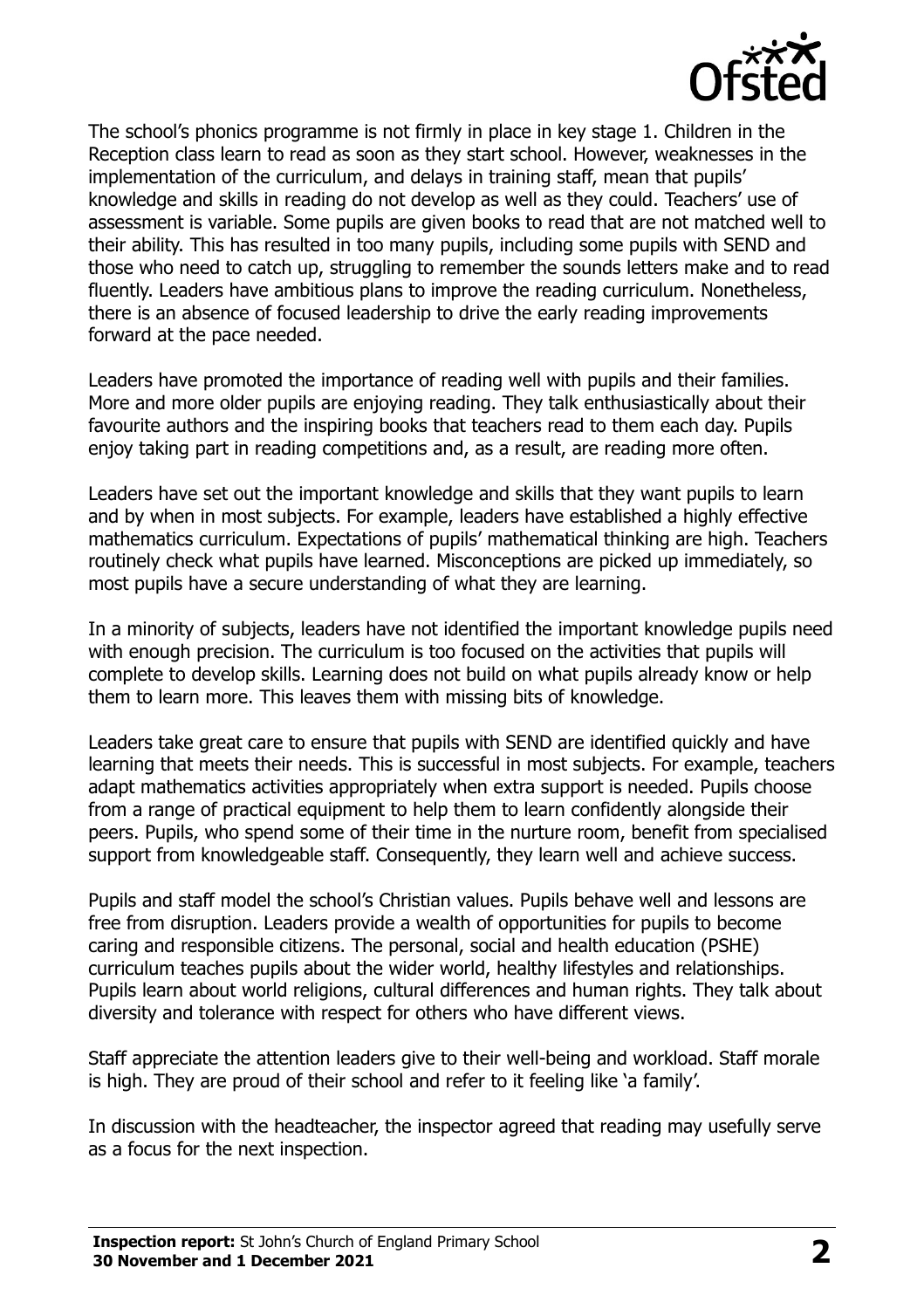

# **Safeguarding**

The arrangements for safeguarding are effective.

The processes for checking the recruitment of staff are strong. Risk assessments are in place to mitigate potential dangers or behaviours. Staff know of the latest safeguarding updates from the Department for Education. Leaders are vigilant for signs of sexual harassment and abuse. They manage the rare cases swiftly and responsibly. The pastoral team make sure that the most vulnerable pupils are safe.

Pupils learn how to keep themselves safe in a variety of situations, including online. Lessons help pupils to gain a secure understanding of healthy relationships.

# **What does the school need to do to improve?**

# **(Information for the school and appropriate authority)**

- The curriculum is at various stages of development. In some foundation subiects, the curriculum does not develop pupils' knowledge well enough. Consequently, pupils have gaps in their understanding. Subject leaders should strengthen the detail of their curriculum plans to better build the knowledge that pupils need in all subjects.
- Leaders have not implemented a successful, consistent programme to teach early reading. This has resulted in too many pupils still being at the early stages of reading. Leaders need to urgently implement their chosen reading programme so that pupils learn to read with fluency and automaticity.
- Too much teaching of early reading is not based on secure subiect knowledge or pedagogy. Staff do not check the sounds pupils know well enough. This means that some pupils do not progress through the reading curriculum gaining the fundamental knowledge that they should. Leaders need to ensure that all staff develop expertise in teaching and assessing reading effectively.

# **Background**

When we have judged a school to be good, we will then normally go into the school about once every four years to confirm that the school remains good. This is called a section 8 inspection of a good or outstanding school, because it is carried out under section 8 of the Education Act 2005. We do not give graded judgements on a section 8 inspection. However, if we find evidence that a school would now receive a higher or lower grade, then the next inspection will be a section 5 inspection. Usually this is within one to two years of the date of the section 8 inspection. If we have serious concerns about safeguarding, behaviour or the quality of education, we will deem the section 8 inspection as a section 5 inspection immediately.

This is the first section 8 inspection since we judged the school to be good on 29 and 30 September 2015.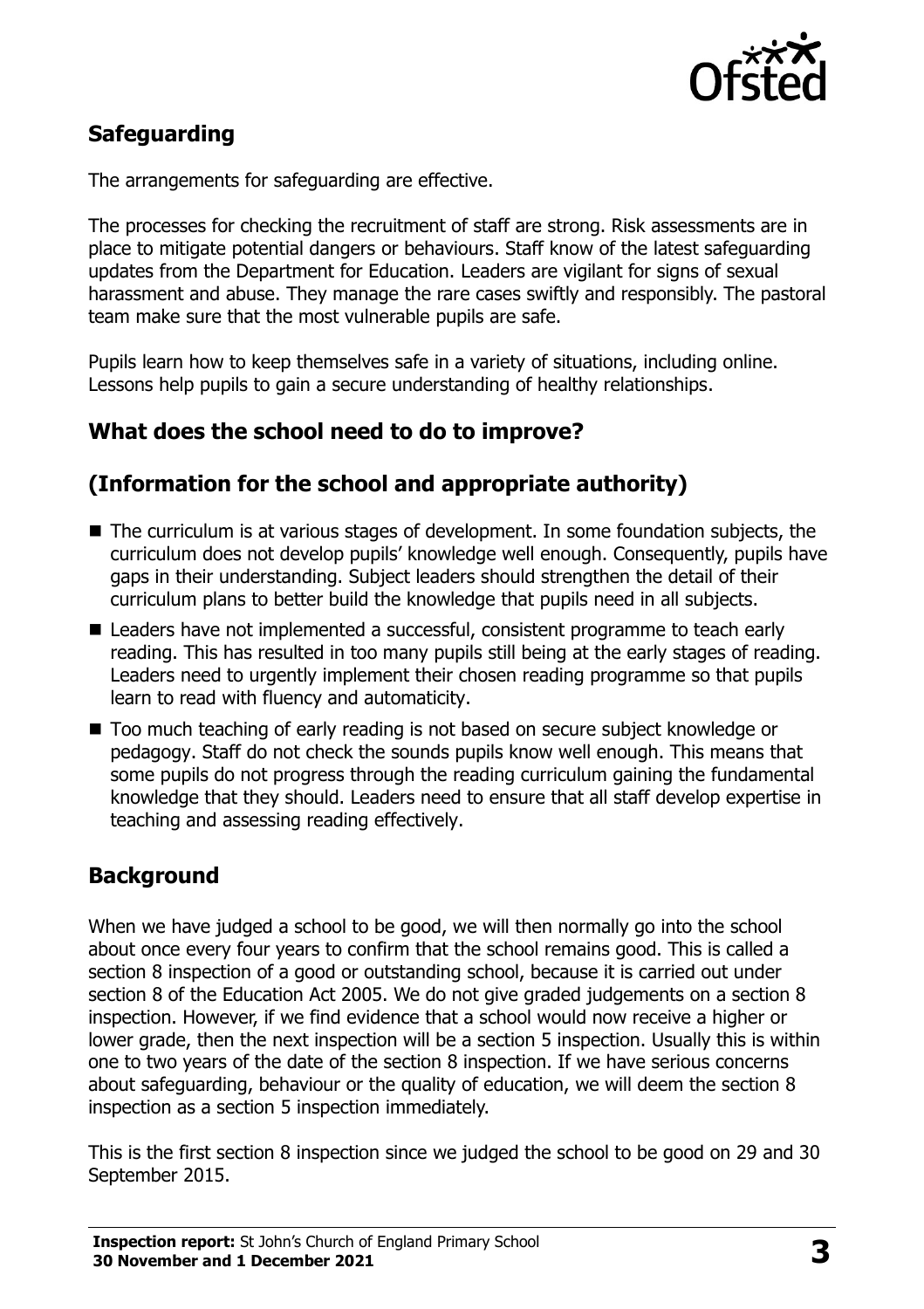

### **How can I feed back my views?**

You can use [Ofsted Parent View](https://parentview.ofsted.gov.uk/) to give Ofsted your opinion on your child's school, or to find out what other parents and carers think. We use information from Ofsted Parent View when deciding which schools to inspect, when to inspect them and as part of their inspection.

The Department for Education has further [guidance](http://www.gov.uk/complain-about-school) on how to complain about a school.

If you are the school and you are not happy with the inspection or the report, you can [complain to Ofsted.](https://www.gov.uk/complain-ofsted-report)

#### **Further information**

You can search for [published performance information](http://www.compare-school-performance.service.gov.uk/) about the school.

In the report, '[disadvantaged pupils](http://www.gov.uk/guidance/pupil-premium-information-for-schools-and-alternative-provision-settings)' refers to those pupils who attract government pupil premium funding: pupils claiming free school meals at any point in the last six years and pupils in care or who left care through adoption or another formal route.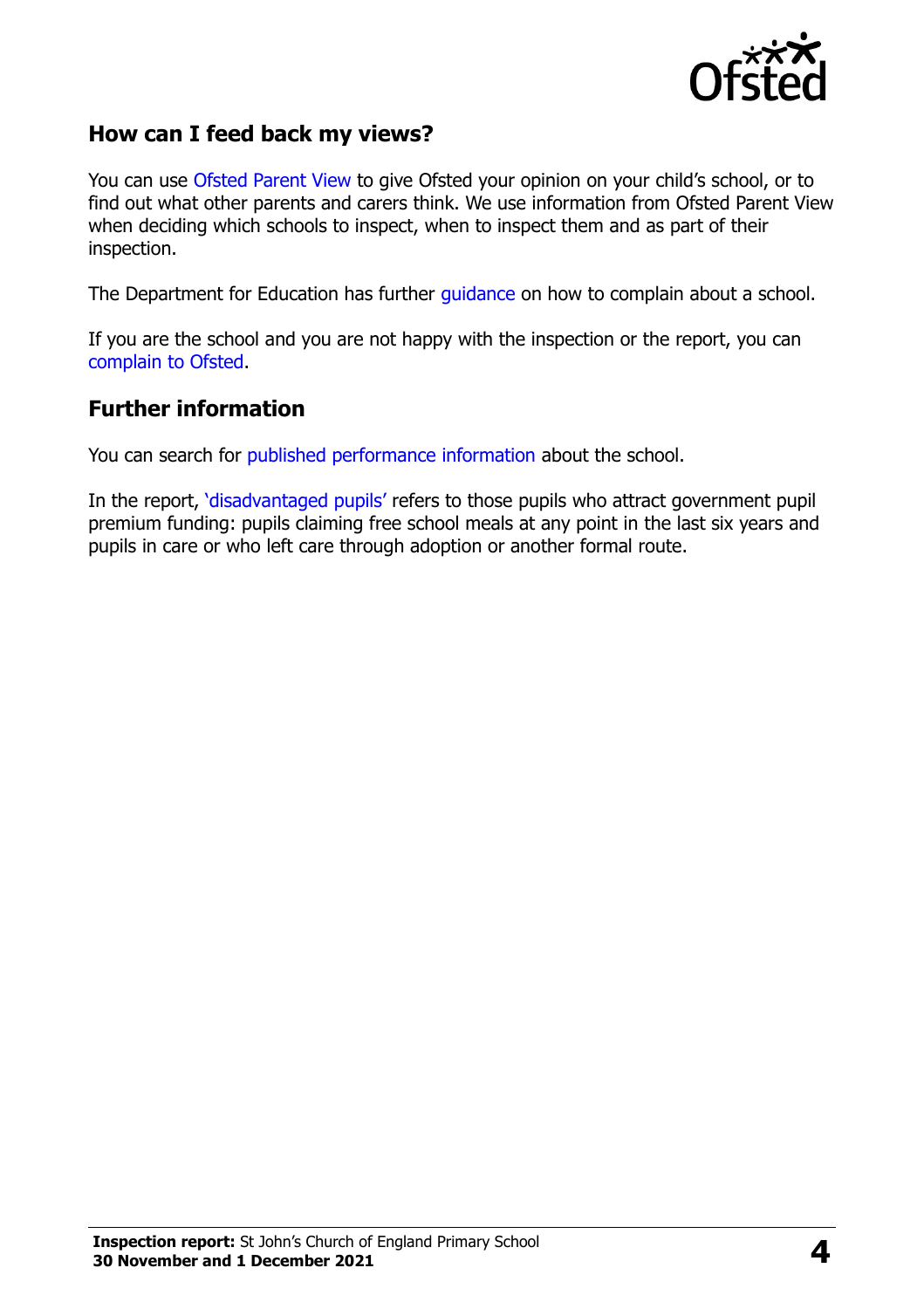

# **School details**

| Unique reference number             | 123900                                                                 |
|-------------------------------------|------------------------------------------------------------------------|
| <b>Local authority</b>              | Somerset                                                               |
| <b>Inspection number</b>            | 10199552                                                               |
| <b>Type of school</b>               | Primary                                                                |
| <b>School category</b>              | Voluntary aided                                                        |
| Age range of pupils                 | 4 to 11                                                                |
| <b>Gender of pupils</b>             | Mixed                                                                  |
| Number of pupils on the school roll | 201                                                                    |
| <b>Appropriate authority</b>        | The governing body                                                     |
| <b>Chair of governing body</b>      | John Preston                                                           |
| <b>Headteacher</b>                  | <b>Olly Priestley</b>                                                  |
| Website                             | www.stjohnscofeprimary.co.uk                                           |
| Date of previous inspection         | 29 and 30 September 2015, under section<br>5 of the Education Act 2005 |

# **Information about this school**

- The leadership of the school has changed significantly since the previous inspection. The headteacher and mathematics leader joined the school in September 2018. A new leader for pupils with SEND started in September 2021. Many governors are new to their roles since the previous inspection, including the chair of governors.
- The school is a voluntary aided Church of England school. It was inspected in April 2017, under section 48 of the Education Act 2005.
- The school has established a `nurture room'. Some pupils with SEND spend part of their time learning in this provision.
- $\blacksquare$  The school use three alternative providers.

### **Information about this inspection**

- This was the first routine inspection the school received since the COVID-19 pandemic began. The inspector discussed the impact of the pandemic with school leaders and has taken that into account in their evaluation.
- The inspector carried out deep dives in these subjects: early reading, mathematics and art and design. For each deep dive, she visited lessons, looked at samples of pupils'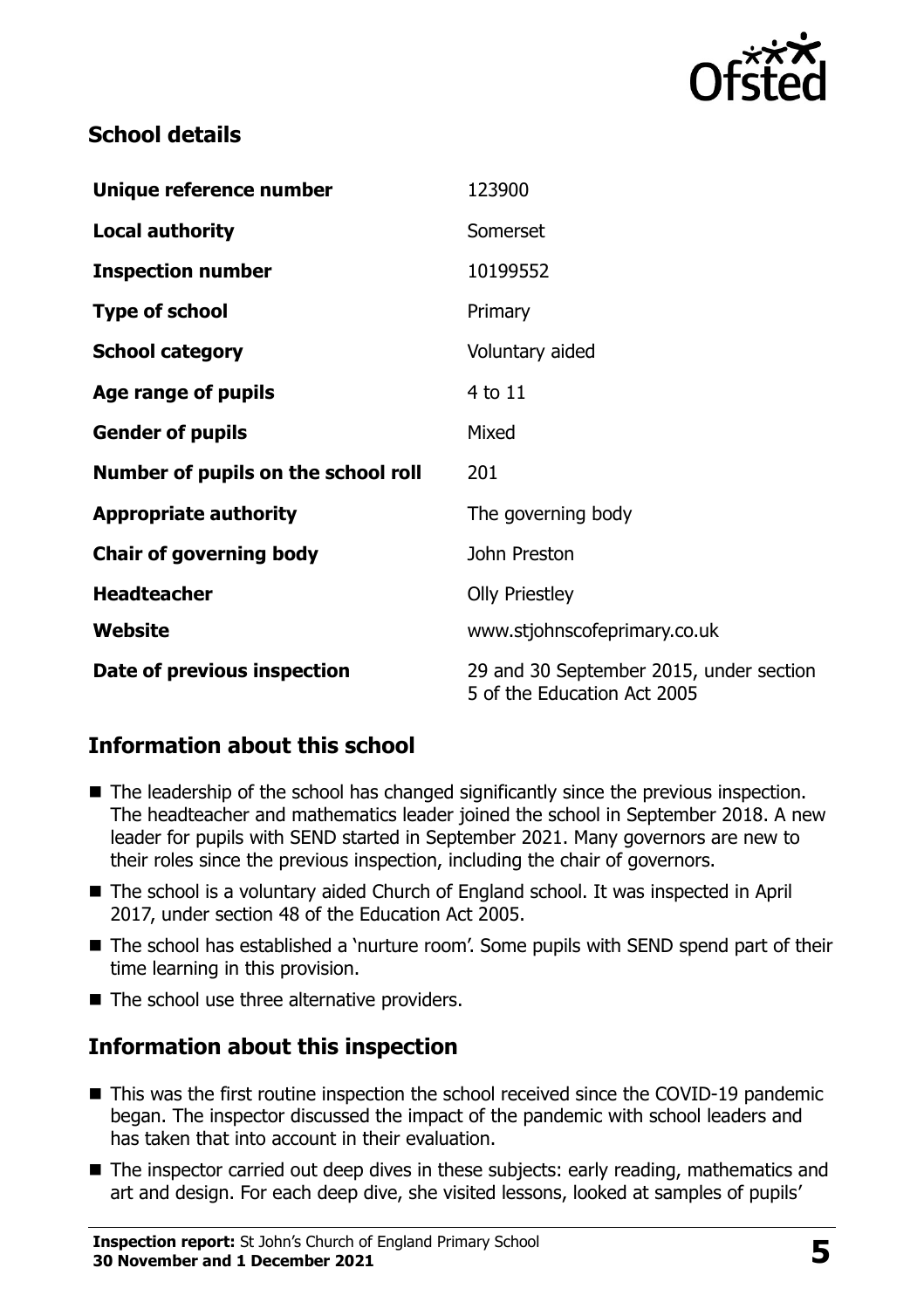

work, spoke with some pupils, teachers and curriculum leaders, and viewed curriculum plans. Leaders accompanied the inspector in conducting most of the deep dive activities. The inspector also considered pupils' learning in PSHE and French.

- The inspector met with the headteacher, deputy headteachers and the leader for pupils with SEND.
- The inspector met with three members of the local governing body, including the chair of governors. She also spoke with a county council school effectiveness leader.
- The inspector considered school documentation, including behaviour and bullying records. She also reviewed leaders' school improvement and self-evaluation plans.
- The inspector met with the designated safeguarding lead and the pastoral team. She checked safeguarding records, including the single central record, safer recruitment administration and a sample of risk assessments.
- The inspector took into account 13 responses to the online survey, Ofsted Parent View, including eight written comments. She also considered the responses to staff and pupil surveys.

#### **Inspection team**

Sue Costello, lead inspector **Her Majesty's Inspector**